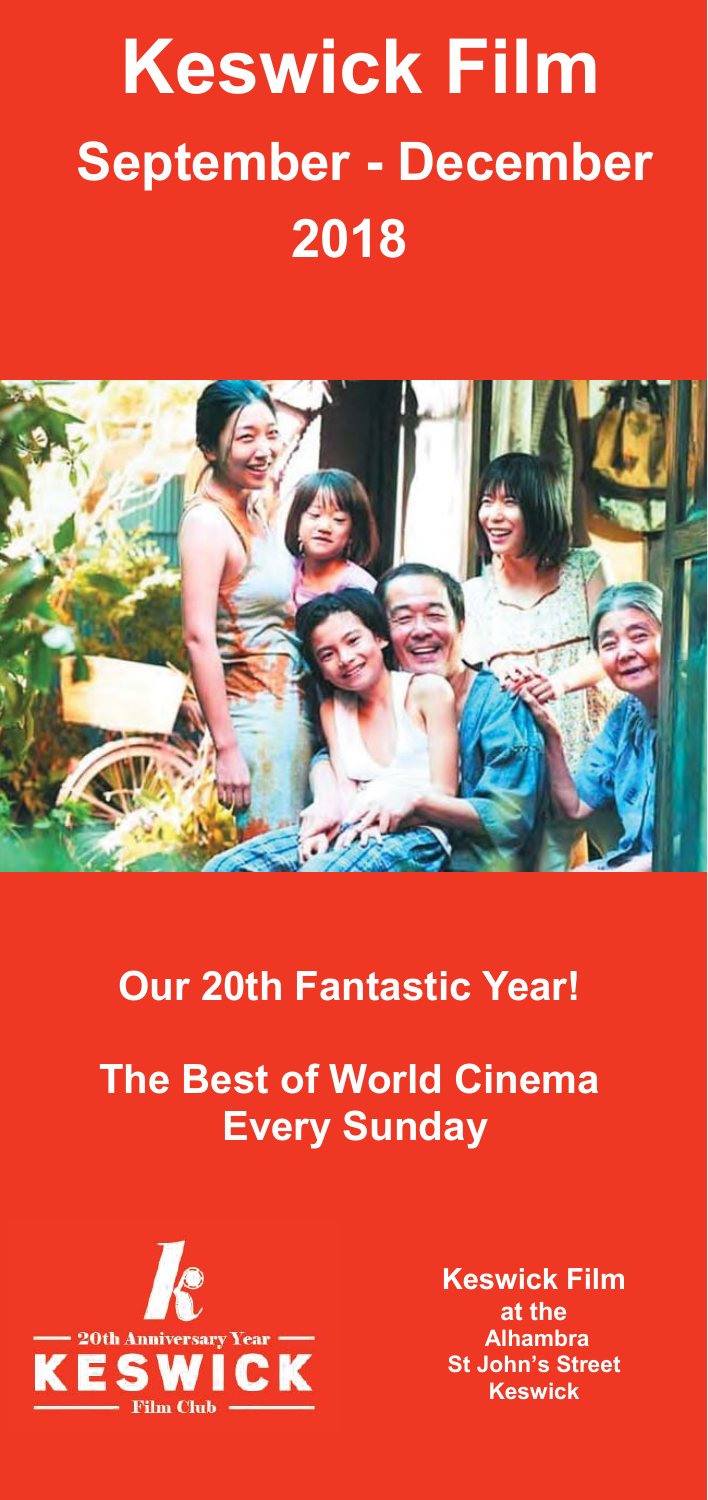

www.keswickfilmclub.org



@keswickfilm

### Welcome to the 20th year of Keswick Film Club!

We are very proud to be entering our 20th year of bringing alternative films to Keswick. We always try to select films that will expand your awareness of the amazing talent out there in 'Cineland', and hopefully entertain you at the same time. Surely lasting twenty years is pretty good proof that we are succeeding? The Club also prides itself on being friendly so please don't think we are a bunch of 'arty nerds'; you may not enjoy every film we show, but we are sure you will enjoy a lot of them. There is no need to join, just come along and see for yourself!

Our club began life in 1998 with the simple intention of trying to bring a different range of films to Keswick on Sunday nights; the idea of a film festival started the following year. The popularity of the films made the programmers more adventurous, expanding their choices to the best of World Cinema: by 2004, *'Whale Rider'* (from New Zealand) brought in an audience of 241. The festival, meanwhile, had become an annual event, showing films at both the Alhambra and Theatre by the Lake, where *'March of the Penguins'* (from France) showed to 256 people in 2006.

We have continued showing the best of World Cinema to this day, regularly getting well over 100 people to our most popular films (but happy to show more obscure films to small audiences on occasion!) and recently still equalling those early numbers: 241 people crammed themselves into the Alhambra to see *'Edie'* earlier this year and 255 were at the Theatre by the Lake to see *'The Raven on the Jetty'* in 2014.

And it isn't just you that like the Club! Along the way we have won many awards from the British Federation of Film Societies (now 'Cinema for All') including Best Programme four times, Best Website and even **Film Society of the Year.** 



*So I would like to take this opportunity to thank all the volunteers who got the Club going and who keep it going twenty years later. Cheers to them… and to all the volunteers who keep it running for the next twenty years!*

 Vaughan Ames Club Chair

#### **COMMITTEE 2018**

Chair: Vaughan Ames (017687 80969), info@keswickfilmclub.org Vice Chair: David Miller Secretary: David Andrews Treasurer: Paul Titley Membership Secretary: Elspeth Payne Committee Members: Ian Payne (Festival Co-ordinator), Ann Martin, Stephen Brown (Webmaster), Angela Jackson, Alan Naylor, Stephen Pye, Tom Rennie, Mike Newns, Roger Gook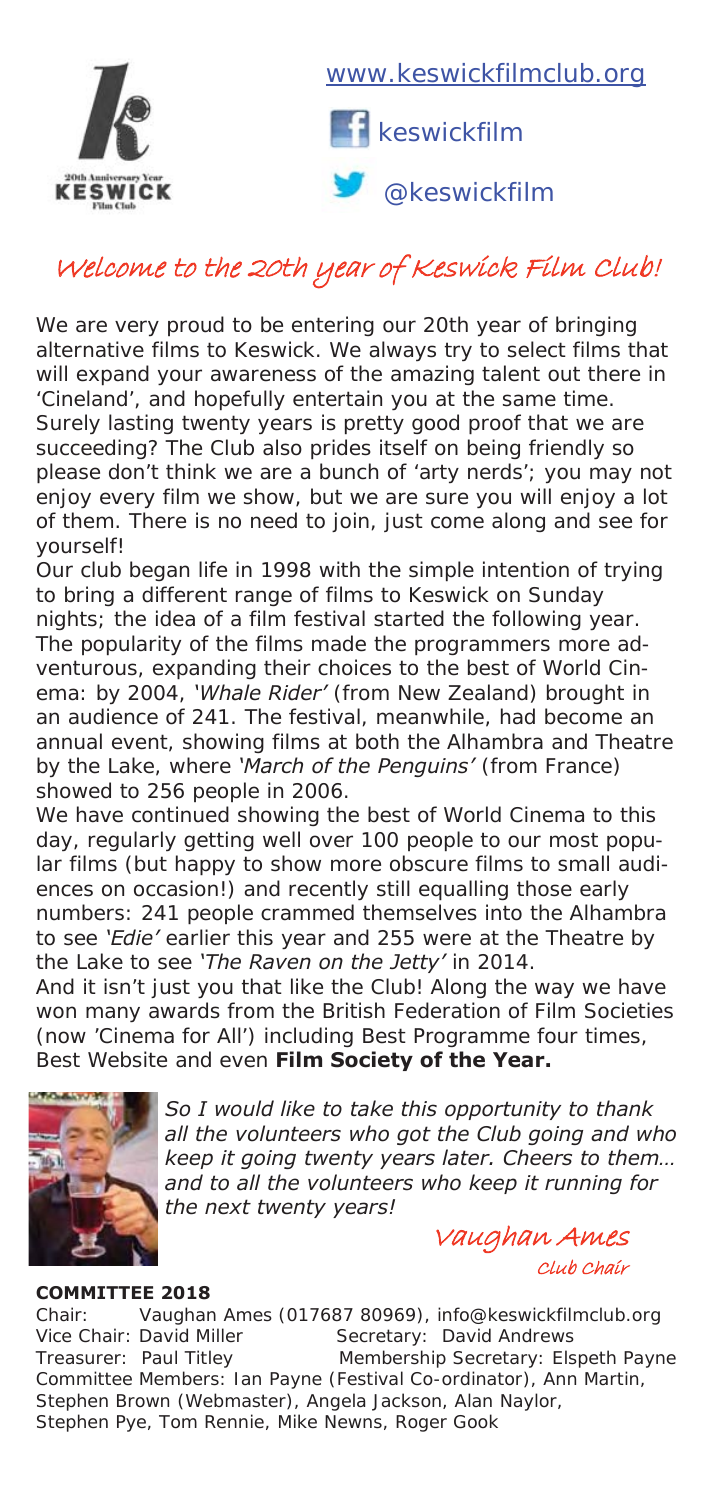### Where are these films shown?

We are very lucky to be able to show both the Club and the Festival films in The Alhambra Cinema. Walk from the Market Square at the south end (by The Royal Oak) and keep going up St. John's Street for 200 metres until you see the Alhambra on your right. Now over a century old, the Alhambra is a 'must -see' in its own right!

#### When are these films shown?

Most Club films are screened on Sundays at 5pm, but check in this brochure: there are two Club 'seasons', each with its own brochure, available in and around Keswick (e.g. Library & Booths).

#### The **20th Keswick Film Festival** is from **28 February 2019 to 3 March 2019.**

For more information **Email** us - info@keswickfilmclub.org or

- see our award-winning **website**  www.keswickfilmclub.org.
- You can follow us on **Facebook** Keswickfilm
- 
- - or **Twitter**  @keswickfilm.
		-

#### We even have a weekly email - see our website to signup.

#### How much will it cost?

Not only do we bring you these great films from around the world, but they won't cost you the Earth either! Even if you do not want to join, it will only cost you £6.50 to see a film - or only £3.00 for students, under 16s and benefit claimants.

### ...and what if I join the Film Club?

Then the real savings start! For £10 per year, you get:-

- $\bullet$  A reduction of £1.50 on all Club screenings (to £5.00),
- **•** E1 off Film Festival screenings and
- x £1 off Alhambra's own screenings on Wednesday (or Sunday in the summer).
- The option to buy Season passes: the autumn pass this year will get you in to all 15 films for £50
- To attend Caldbeck Area Film Society and Brampton Film Club at members' rates and vice versa.
- A copy of this brochure posted to you each season
- x A copy of 'Talking Pictures', our members' newsletter

**Join** at The Alhambra Cinema or the Chair's flat - Top Flat, 36 Station Street, Keswick - or at any club screening. A membership form is available from our website or at the cinema.

#### Can I help run the Film Club?

We are always looking for extra help, both for the club and the festival. Just see us after a film, or email us and we'll get back to you. Thank you in advance!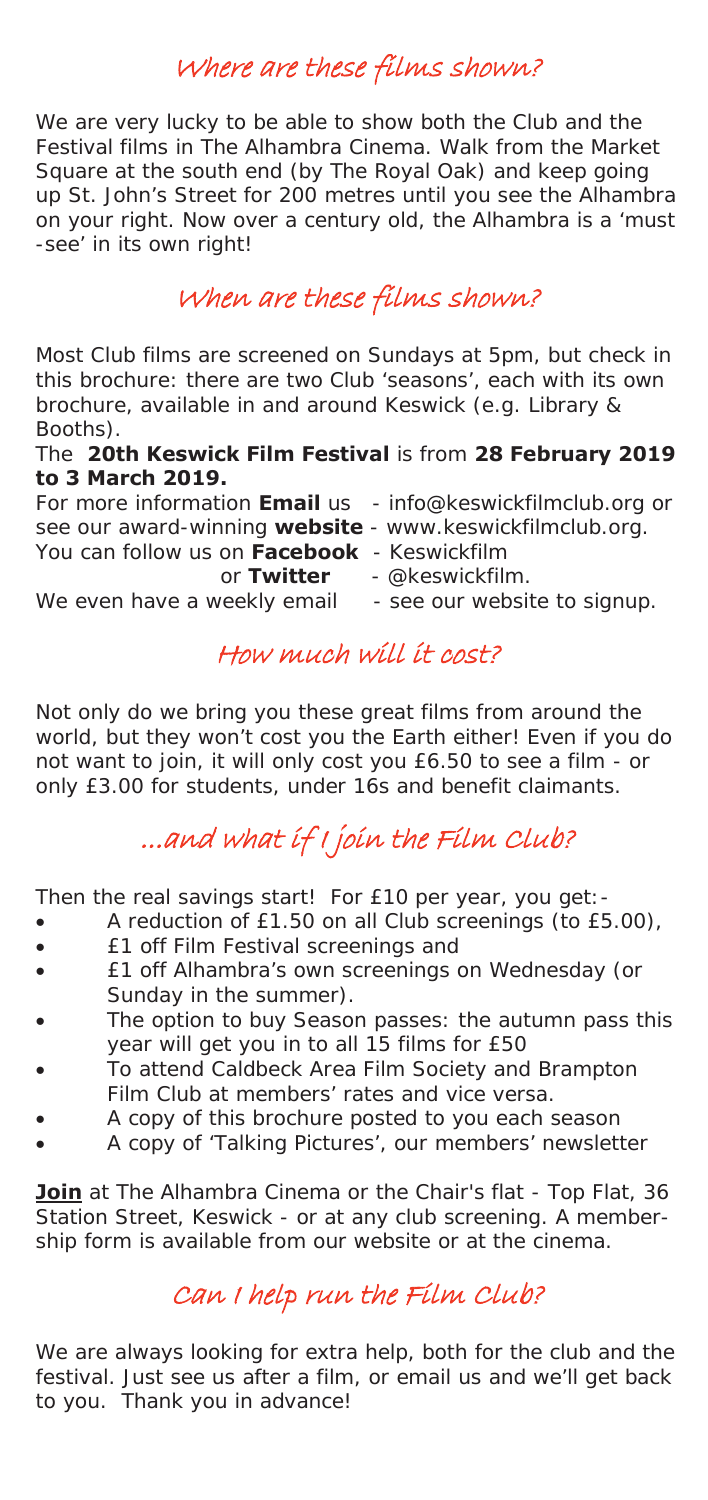#### *Sunday 9th September at 5pm*  **C'EST LA VIE (Le sens de la fête)**

*Directors:* Olivier Nakache, Éric Toledano. *France 2017 (15) 1hr 57min. In French and Tamil with English subtitles.*



We start the new year with a comedy/drama that should get us all in the mood again; It's French and comes from the directors of *'Untouchable'*, the film which went down so well in 2012. What could possibly go wrong?! Well, picture the scene...*'A bitter, laconic wedding planner; his chip-on-hershoulder protégé; an egomaniacal groom; a post-nervous breakdown waiter who can't stop hitting on the bride: These are but a few of the pieces that form the rollicking French farce,* 'C'est la vie'. *Manic and earnest, the meticulously constructed plot whips by at a breakneck pace'* - Brent McKnight, Seattle Times.

The wedding is set in a 17th Century chateau but it looks like both the staff and the guests, not to mention the couple them-

selves, are all out to make the planner's job as hard as possible. *'Like expert jugglers at a slapstick circus, the directors keep most of the characters and their faults and needs neatly in the air, with the rhythm hardly flagging and the tone buzzy and bustling throughout without becoming exhausting'* - Boyd van Hoeij, Hollywood Reporter.

...And you have to love a film that changes its original French title to... A French title. Ah well; c'est la vie... come on along and enjoy yourself!

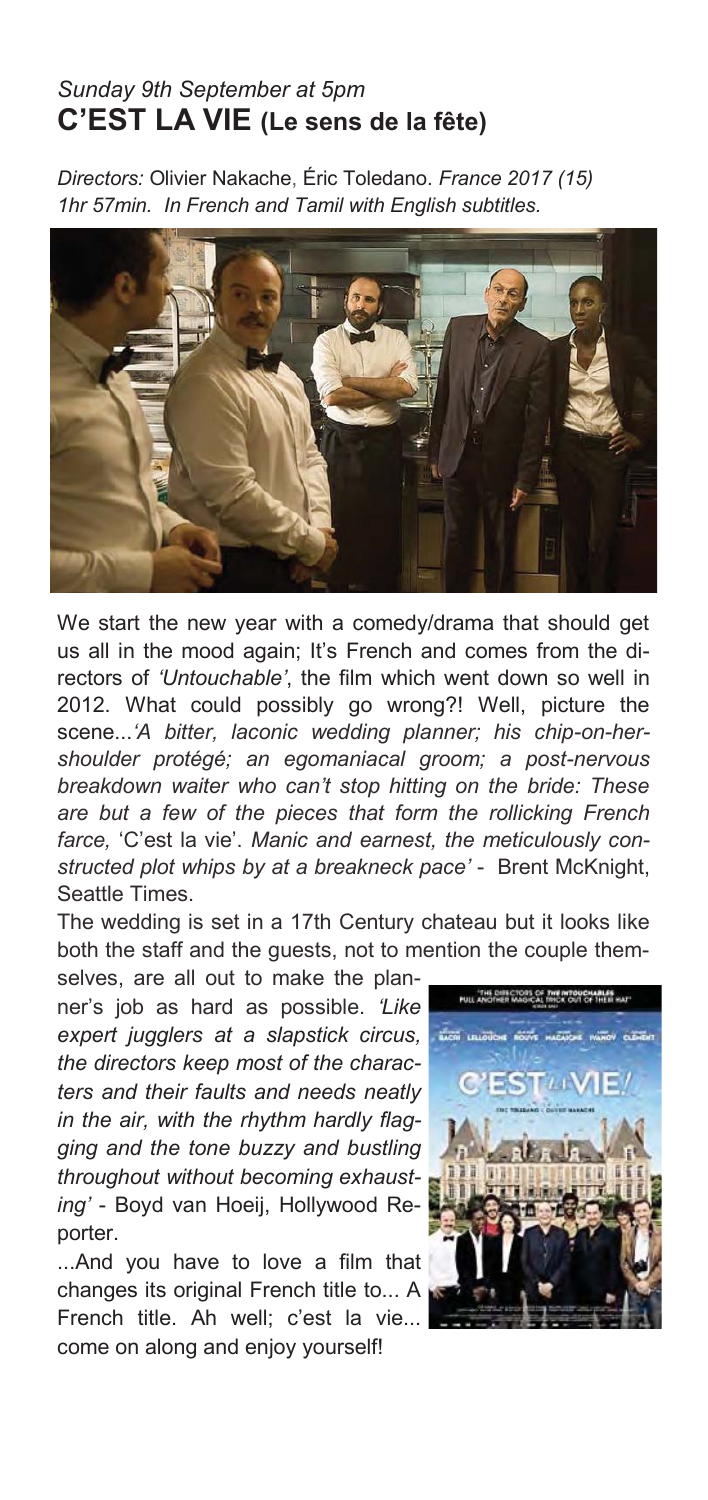#### *Sunday 16th September at 5pm*  **IN THE FADE (Aus dem nichts)**

*Director: Fatih Akin. Germany 2017 (18, F) 1hr 46min. In German, Turkish and Greek with English subtitles.* 



Prepare yourself to be sad, angry and thrilled all at once... Katja is a loving wife and mother. Life is looking better and better for her family as both parents recover from drug addiction and become good citizens, when both her husband and son are killed in a bomb blast. Katja is devastated, failing to hold herself together as the crime is investigated. The police think it is drugrelated, but could it be something a lot worse? And how will Katia cope if those to blame are not caught and punished?...

There are effectively three parts to this film; the crime, the trial and the post-trial, all of which hang on Katia and, specifically, on the acting of Diane Kruger who plays her. In a film that has itself won many awards for Best Foreign Film, including the Golden Globe in USA, Diane Kruger won Best Actress at Cannes Film Festival, and huge praise from every reviewer I can find:-

*'Kruger is at the centre of almost every scene... It's a mercurial performance, subtly modulated*...*the inarguable power of Kruger's performance remains an open-and-shut case'* - Mark Kermode, Observer.

*'Scene by scene, she's riveting... Through action, inaction and second thoughts in (the) finale, she goes through all these ago-*

*nies in virtual silence, and still seems a remarkably legible figure'* - Tim Robey, Telegraph.

*'If you've only ever seen Kruger in '*Troy'*, '*the National Treasure' *series or even '*Inglourious Basterds'*, nothing will prepare you for what she brings to '*In The Fade'*... she gives the film a real and raw potency, by turns bruised and vulnerable, then angry and resolute'* - Ian Freer, Empire.

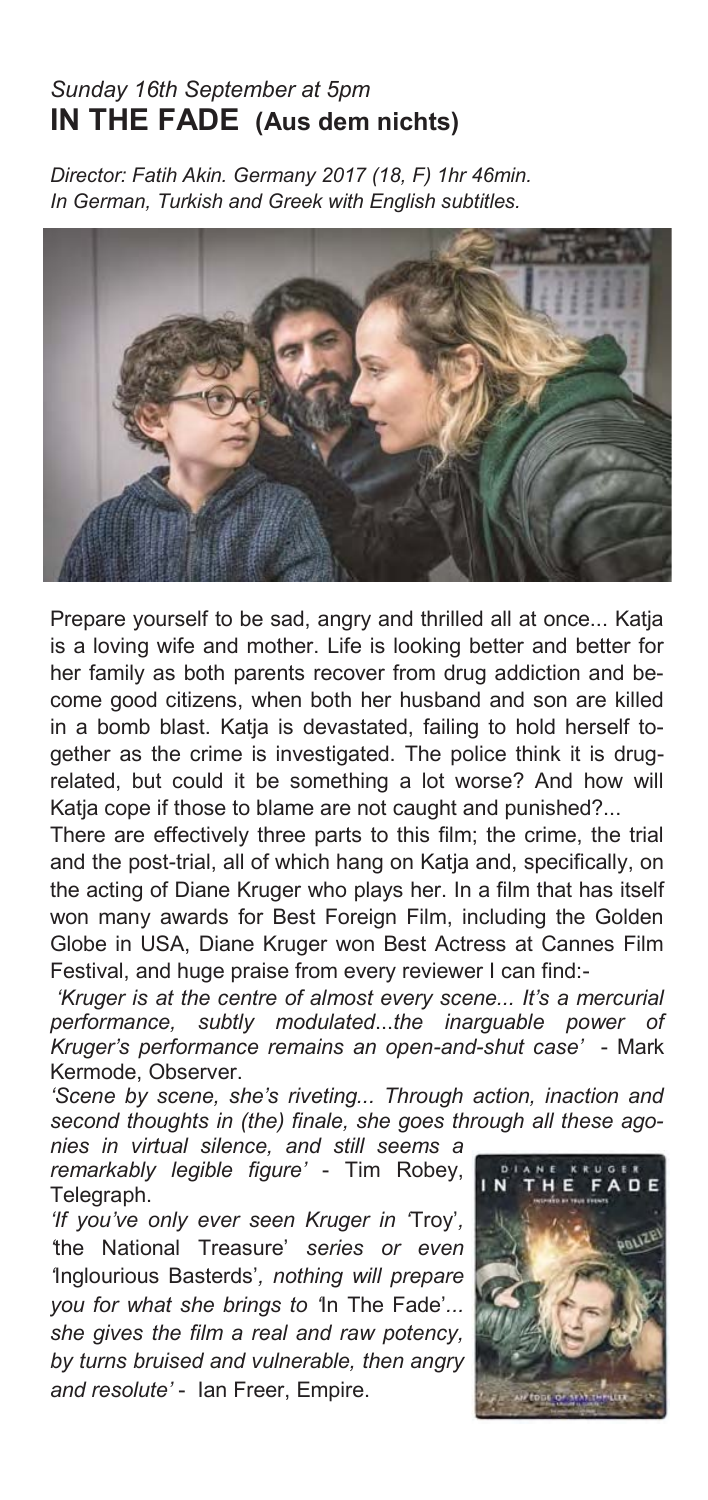#### *Sunday 23rd September at 5pm*  **LEAN ON PETE**

*Director: Andrew Haigh. UK (USA) 2017 (15) 2hr 1min. In English.* 



Andrew Haigh's *'45 Years'* went down well in Keswick in 2015. '*Lean on Pete'* was released just too late for us to get it last season; it gets a viewing here with thanks to one of our members who suggested it.

Haigh continues his compassionate style of directing, but this time in America with a story about Charley, a 15-year-old boy, and his father. *'The collapse of Charley's fragile home life is softened by finding a new purpose elsewhere. He earns cash helping out likable old racing hand Del (Steve Buscemi), who enters horses in scrappy local competitions'* - Dave Calhoun,

Time Out. *'In ways I wouldn't spoil,* 'Lean on Pete' *becomes something of a road movie about a boy and a horse… Charley's situation becomes increasingly desperate and moving, but never in a way that feels melodramatic. The main reason for that is the incredible trust that Haigh places in Plummer… This is such a subtle, beautiful performance' -* Brian Tallerico, RogerEbert.com.



#### *Sunday 30th September at 5pm*  **THE HEIRESSES (Las herederas)**

*Director: Marcelo Martinessi. Paraguay 2018 (12A, F) 1hr 38min. In Spanish and Guarani with English subtitles.* 





Winner of awards at Berlin and Seattle, *'The Heiresses'* is a beautiful look at the problems and opportunities when life changes unexpectedly as *'A withdrawn, middle-aged gay woman slowly inches out of the shadows of her dissatisfaction as she's forced to navigate a life separated from her more outgoing partner of 30 years... Minor-key and subdued to a fault, the drama nonetheless builds emotional involvement by infinitesimal degrees through its acute observation of characters and social context and its ultra-naturalistic performances'* - David Rooney, Hollywood Reporter.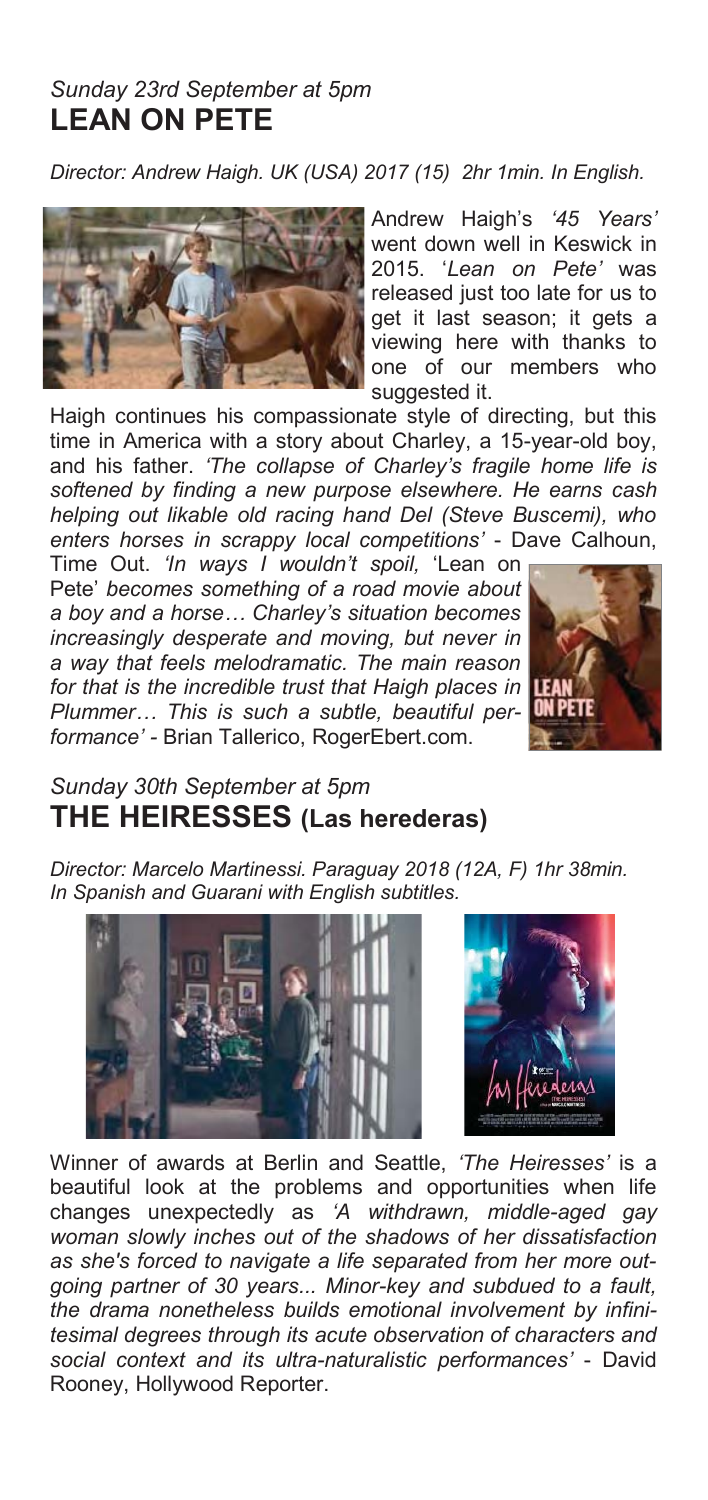#### *Sunday 7th October at 5pm*  **CUSTODY (Jusqu'à la garde)**

*Director: Xavier Legrand. France 2017 (15) 1hr 33min. In French with English subtitles.* 



It feels as though saying anything about this film's plot will give too much away; let's just say we are watching a custody battle between a soon-to-be-ex-married couple. This has been done many times before, from *'Kramer v Kramer'* to *'A Separation'*  but, as Odie Henderson says in RogerEbert.com - '*Watching*  'Custody' *I was reminded of one of Roger's tenets: "It's not what a movie is about, it's how it is about it." Writer/director Xavier Legrand's feature length debut is about a bitter custody battle, but he has chosen to execute his plot as a quiet, brutally relentless psychological thriller.* 'Custody' *filters the majority of its terror through Julien Besson (Thomas Gloria), the 10-year-old boy at the centre of his parents' vicious legal struggle. This device never feels exploitative, because as any child of divorce will tell you, the dissolution of one's parental unit is traumatic even when the split is amicable. And this is not an amicable split'.* 

I can also tell you that the film starts in court, where Antoine Besson is arguing for joint custody of Julien whilst his soon-tobe-ex-wife is arguing against. Is Antoine the innocent husband whose wife has set his kids against him, or is he the violent person she claims..?

The acting of all the cast gets great reviews, especially Thomas Gloria - '*he has a very expressive face that often fills the screen in silence while his body telegraphs the sad resignation of one who feels helpless'* - Odie Henderson again - whilst Xavier Legrand's direction won him the Silver Lion at Venice: he '*seems precociously adept at turning the screws of suspense'* - Anthony Lane, New Yorker.

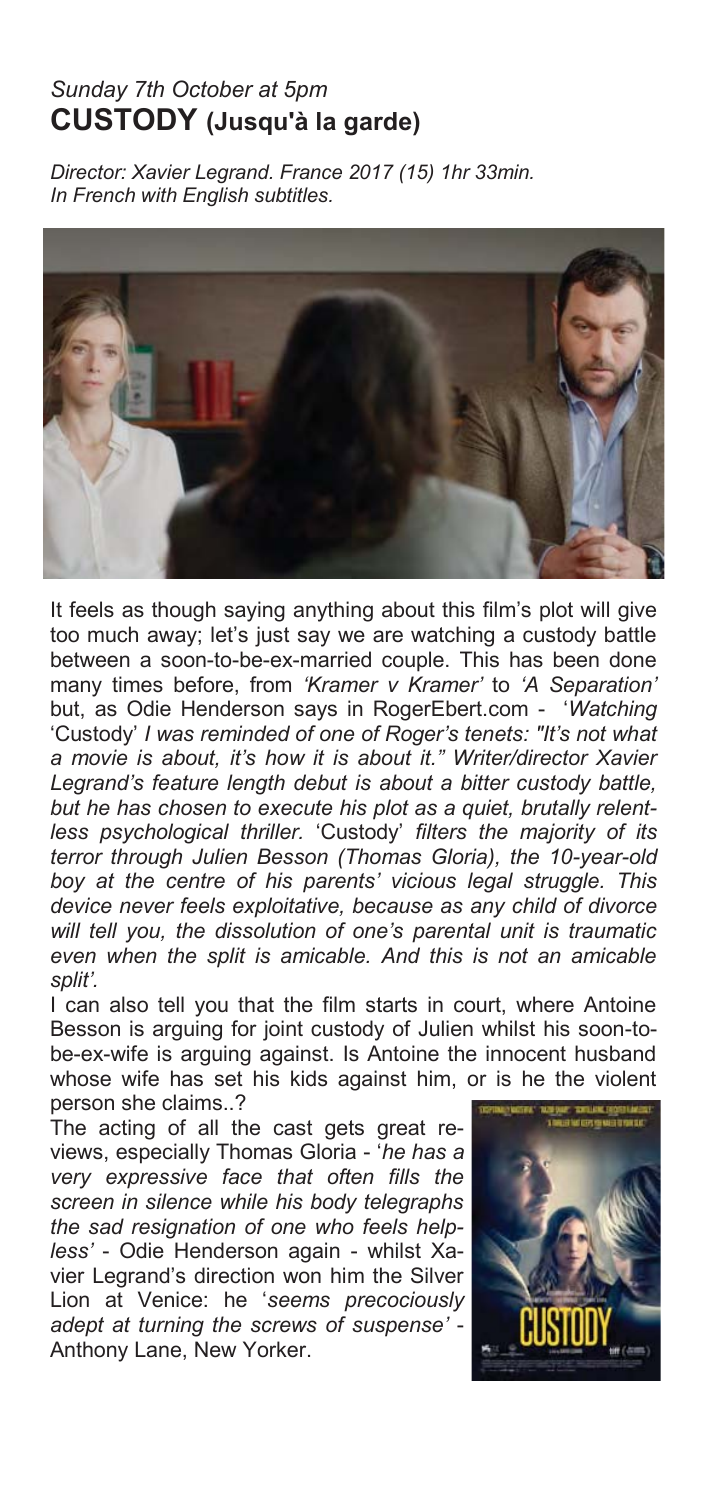#### *Sunday 14th October at 5pm*  **FIRST REFORMED**

*Director: Paul Schrader. USA 2017 (15) 1hr 53min. In English.* 



With thanks to one of our members who suggested this film.

*'It's been a long journey for Paul Schrader, the screenwriter who gave us American classics such as* 'Taxi Driver', 'Raging Bull' *and* 'American Gigolo'. *In recent years, [he] also delivered a string of not-so-classics such as the tawdry and embarrassing Lindsay Lohan vehicle* 'The Canyons' *and the Nic Cage clunker* 'Dog Eat Dog', *both of which he directed. It was fair to think Schrader's best work was far in the rearview, and he would ride off as a once-vital talent who faded into the sunset. Now comes* 'First Reformed', *which Schrader wrote and directed, and it shows a raging fire still burns deep within the 71 year-old.* 'First Reformed' *is a passionate, unnerving and almost unbearably tense drama about faith, conviction and the rotting core of life on our planet. It's the Schrader many hoped was still alive and kicking but doubted we would ever see again. What a comeback'* - Adam Graham, Detroit News.

Ethan Hawke plays Toller, pastor of the First Reformed Church, the oldest church in Albany County, New York. Mary (Amanda Sayfried), part of his tiny, diminishing flock comes to Toller to get him to talk sense into her husband who is beset with doubts over their forthcoming baby

- his radical environmental views makes him fear for the baby. Toller, who is himself full of doubts, tries to help, but his own fears make him less than convincing…

*'Ethan Hawke, whose great gift as an actor is that you can almost never see him acting, is superb as the troubled pastor who is driven towards desperate acts by his concerns about the world around him'* - Wendy Ide, Observer.

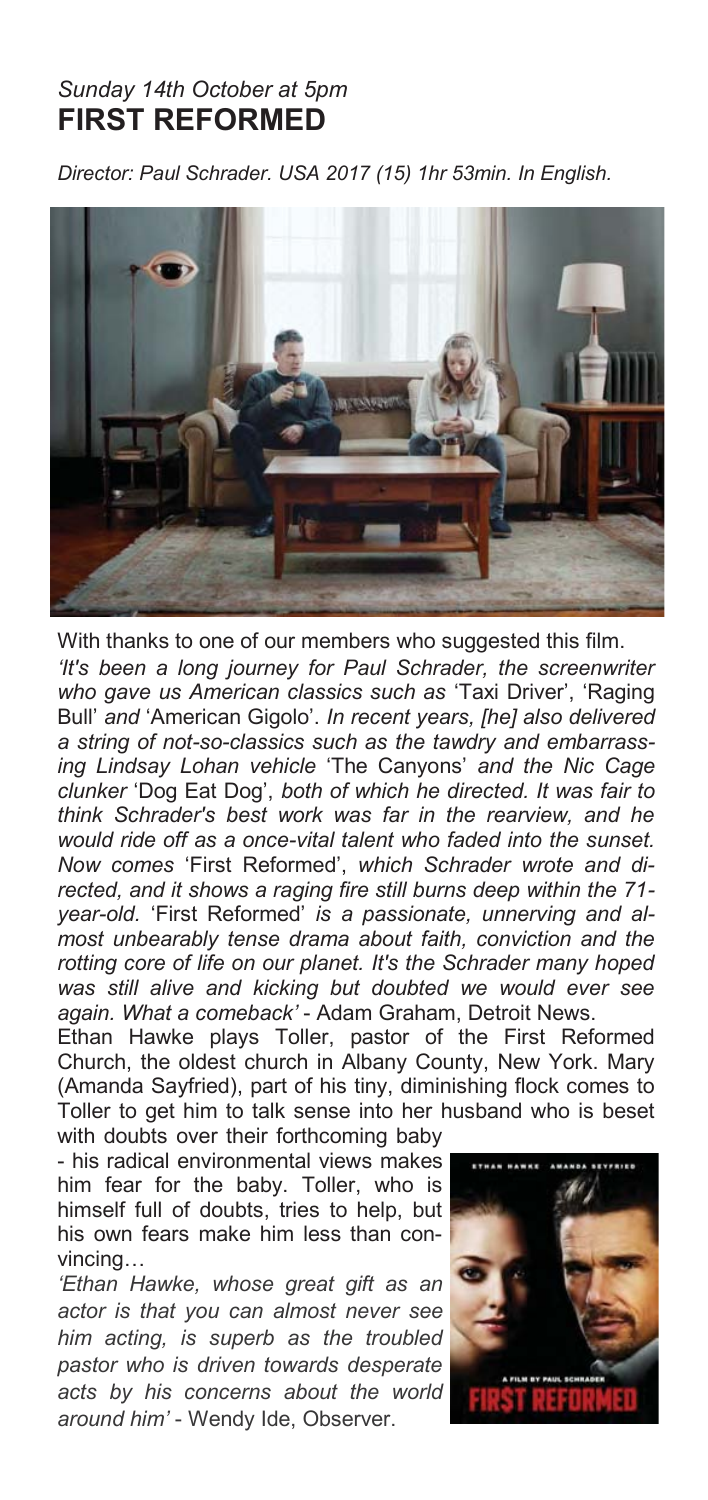#### *Sunday 21st October at 5pm*  **COLD WAR (Zimna wojna)**

*Director: Pawel Pawlikowski. Poland 2018 (15) 1hr 28min. In Polish and various languages with English subtitles.* 



If you loved Pawel Pawlikowski's Oscar and BAFTA-winning last film *'Ida'* as much as we did you won't be at all surprised that we have included his new *'Cold War'* in this season. This, too, is winning awards: at Cannes Film Festival, Pawel Pawlikowski won the Best Director award and the film was nominated for the Palme d'Or.

The film shows the meeting between Wiktor, a travelling musician and Zula, who comes to an audition for his folk group. It then follows the two folk musicians around Cold War Europe, weaving their love and the politics of the time into *'a crisply controlled saga of romantic torture, glamour, forbidden border crossings and more betrayals than you can shake a black silk stocking at'* - Stephanie Zacharek, Time.

Wiktor and Zula have a complicated relationship over the

years, which is held together by the music: *'The music does the feeling for them - and the music, like their relationship, changes. We have folk chorals that speak of lost loves, sweetly wounded jazz twinkling in French cafés, and the furious, overpowering charge of rock 'n' roll'* - Bilge Ebiri, Village Voice.

Which only leaves me wondering, is the 'Cold War' of the title about the political times of the countries they travel though; or is it more about the relationship between the two lovers..?

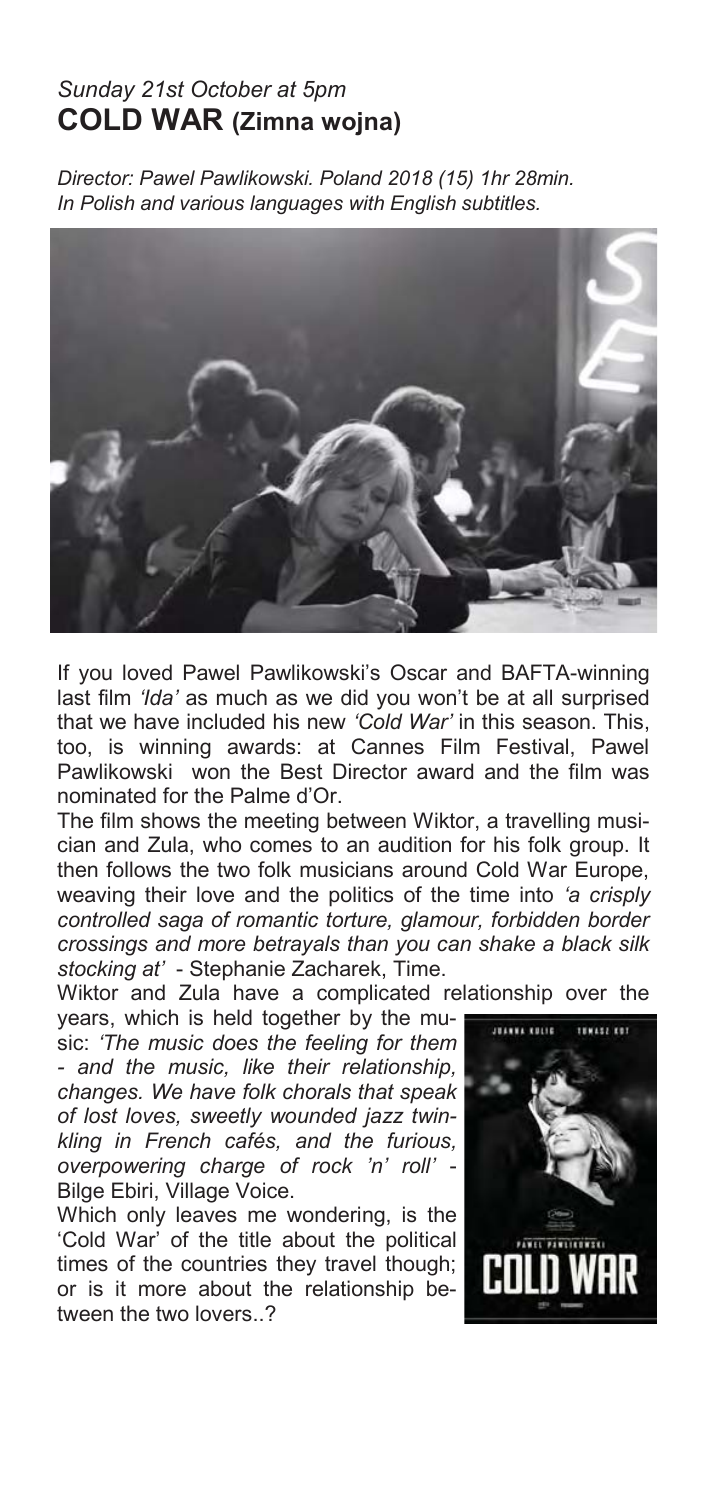#### *Sunday 28th October at 5pm*  **SUMMER 1993 (Estiu 1993)**

*Director: Carla Simón. Spain 2017 (12A, F) 1hr 37min. In Catalan with English subtitles.* 



'*In its subtlety, richness and warmth it is entirely beguiling – complex and simple at the same time. It is also very moving.* 'Summer 1993' *is about childhood and a child's fraught relationship to the adult world, and has some of the most miraculous child performances I can remember seeing recently, although the concept of "performances" and "acting" are meaningless with children this young: two little girls of six and three years old...What a lovely film it is'* - Peter Bradshaw, Guardian.





#### *Sunday 4th November at 5pm*  **MARLINA THE MURDERER IN 4 ACTS**

*Director: Mouly Surya. Indonesia 2017 (15, F) 1hr 33min. In Indonesian with English subtitles.* 



and raped in half an hour, Marlina prepares for the 'Robbery', then goes on her 'Journey' for revenge; you will have to come and see the movie to find out what the other two acts are... *'The story is essentially a revenge fantasy like many another, but its feminist slant never feels rhetorical or heavy-handed. The whole thing is handled with sly wit as well as unfailing stylistic smarts, which makes for a very satisfying package'* - Godfrey Cheshire, RogerEbert.com

If you can picture Sergio Leone directing a feminist western in Indonesia you are on the way to seeing what Mouly Surya has succeeded in doing here: after being told she is going to be robbed

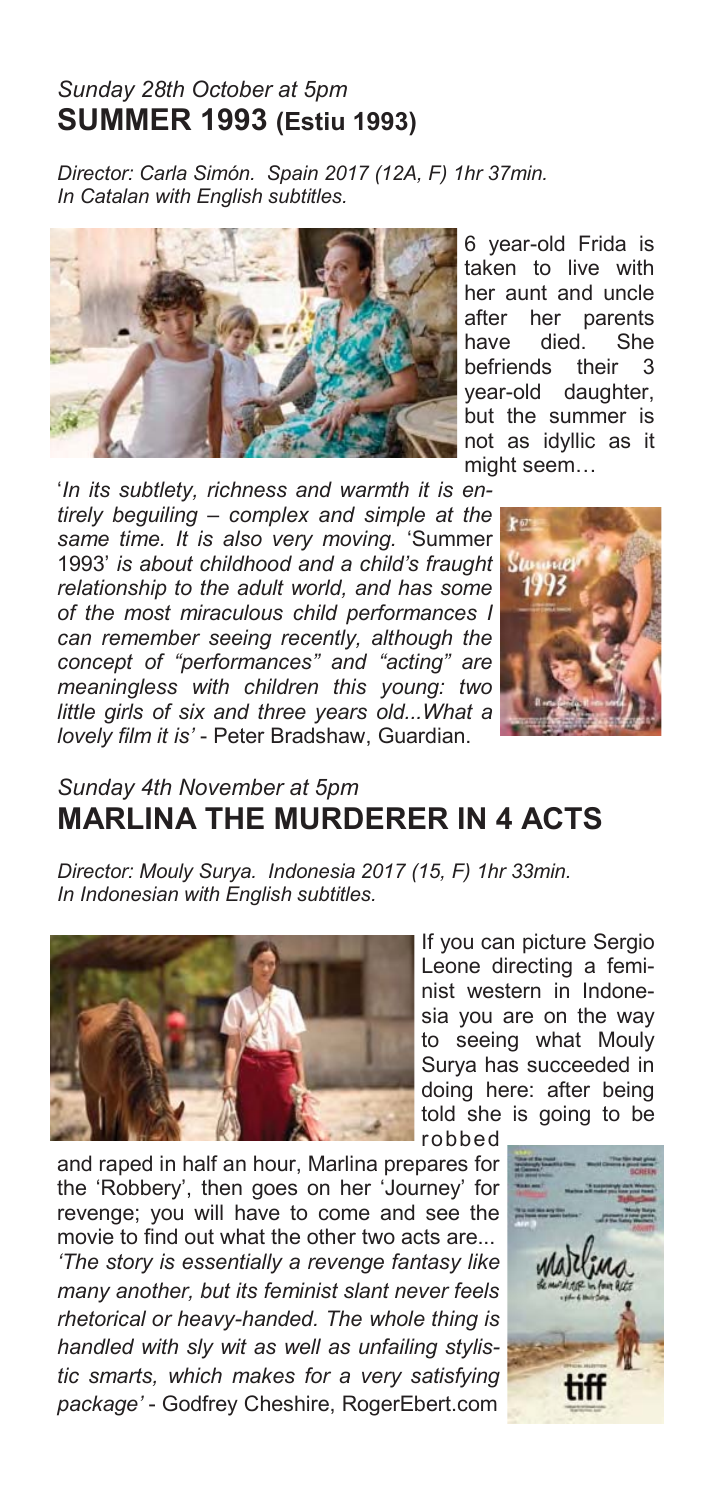#### *Sunday 11th November at 5pm*  **COCOTE**

*Director: Nelson Carlo de Los Santos Arias. Dominican Republic 2017 (NA) 1hr 46min. In Spanish with English subtitles.* 



Some films we show pick themselves because the director is well known, or the film has won prizes, others jump out at us because they look new and different; this is definitely in the second camp. To start with, it comes from the Dominican Republic, unusual in itself. Secondly, the director, Nelson Carlo de Los Santos Arias, in his first fiction feature film, appears to be trying to adapt the 'rules' of film-making to develop his own style: ''Cocote'*, is a dazzling collage of styles and approaches in which every scene - practically every shot - feels different from the one that came before. Evoking the restless unpredictability of a late-period Jean-Luc Godard film, de Los Santos Arias's images shift form almost constantly - from film to video, from black and white to colour, from widescreen to full frame - as the writer-director experiments with a vast array of aesthetic stylings, everything from slow-cinema stillness to ethnographic vérité to lustrous film noir. The result is an invigorating, if slightly exhausting, parade of near-perpetual innovation, in which the only constant is the filmmaker's stylistic dynamism'* - Keith Watson, Slant Magazine. We can only support any endeavour to evolve the art of film-making.

Alberto is returning to the Republic to attend his murdered father's funeral. A fervent evangelical Christian, he is already worried by



the local Christian customs which coalesce in the ecstatic hybrid rituals of the *'rezos de los nueve'.* His fears are increased as he begins to realize that his family expect him to take revenge on the local criminal boss who was responsible for the murder. The film builds to a crescendo as Alberto tries to decide what to do…

So we can expect a thriller, some wonderful shots of the Dominican scenery and way of life, mixed with some innovative filming; this is going to be a film we remember..!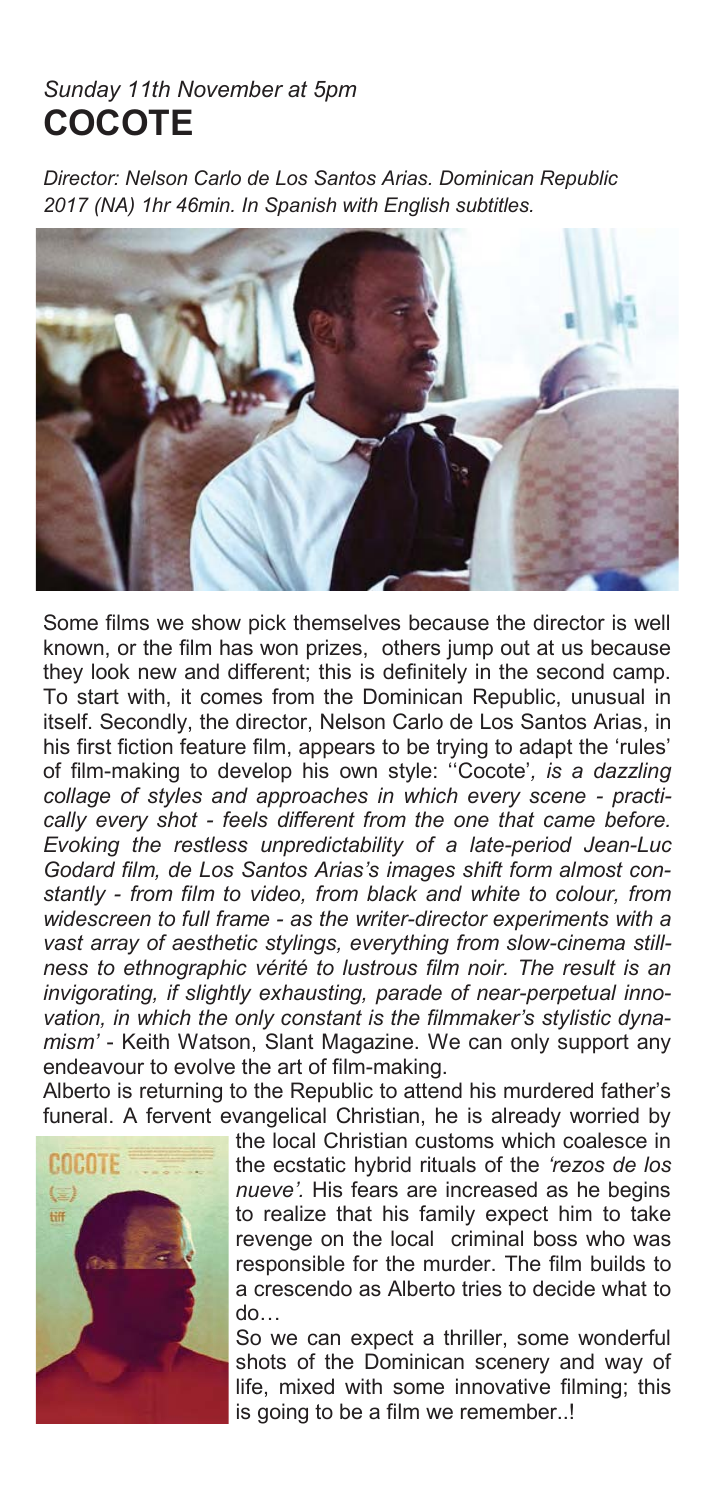#### *Sunday 18th November at 5pm*  **LUCKY**

*Director: John Carroll Lynch. USA 2017 (15) 1hr 28min. In English.* 



of one the great character actors, who rarely took the main part, was written for him to star in. Harry Dean Stanton, who died last year at the age of 91, is credited with 204 roles. He had been acting since 1954;

It is fitting that the last film

probably his best known part was in *'Paris, Texas'* in 1984 - a rare lead role for him.

*'Lucky'* is directed as an homage by John Carroll Lynch - who has almost as many acting roles himself: *'Beginning as a broad comedy before blossoming into a wry meditation on death and all the things we leave behind... Lynch's directorial debut is a wisp of a movie, blowing across the screen like a tumbleweed, but it's also the rare portrait of mortality that's both fun and full of life'* - Eric Kohn, IndieWire.



### *Sunday 25th November at 5pm*  **WAJIB (A martfüi rém)**

*Director: Annemarie Jacir. Palestine 2017 (NA, F) 1hr 36min. In Arabic with English subtitles.* 



Director Annemarie Jacir uses a simple road trip around Nazareth to explore the different 'truths' of life as seen by Palestinians in Israel. Father and son (as are the actors), are hand delivering invites to a wedding;

Abu Shadi - who has lived here all his life - and Shadi - who now lives in Italy - argue about their different views of how to survive,

about what is important; about pragmatism and idealism. *'It's easy to wear a rosecoloured pair of designer Italian glasses when you are observing from a distance, whereas Shadi's father faces the compromises needed to rub along successfully in his homeland'* - Amber Wilkinson, Eye for Film.

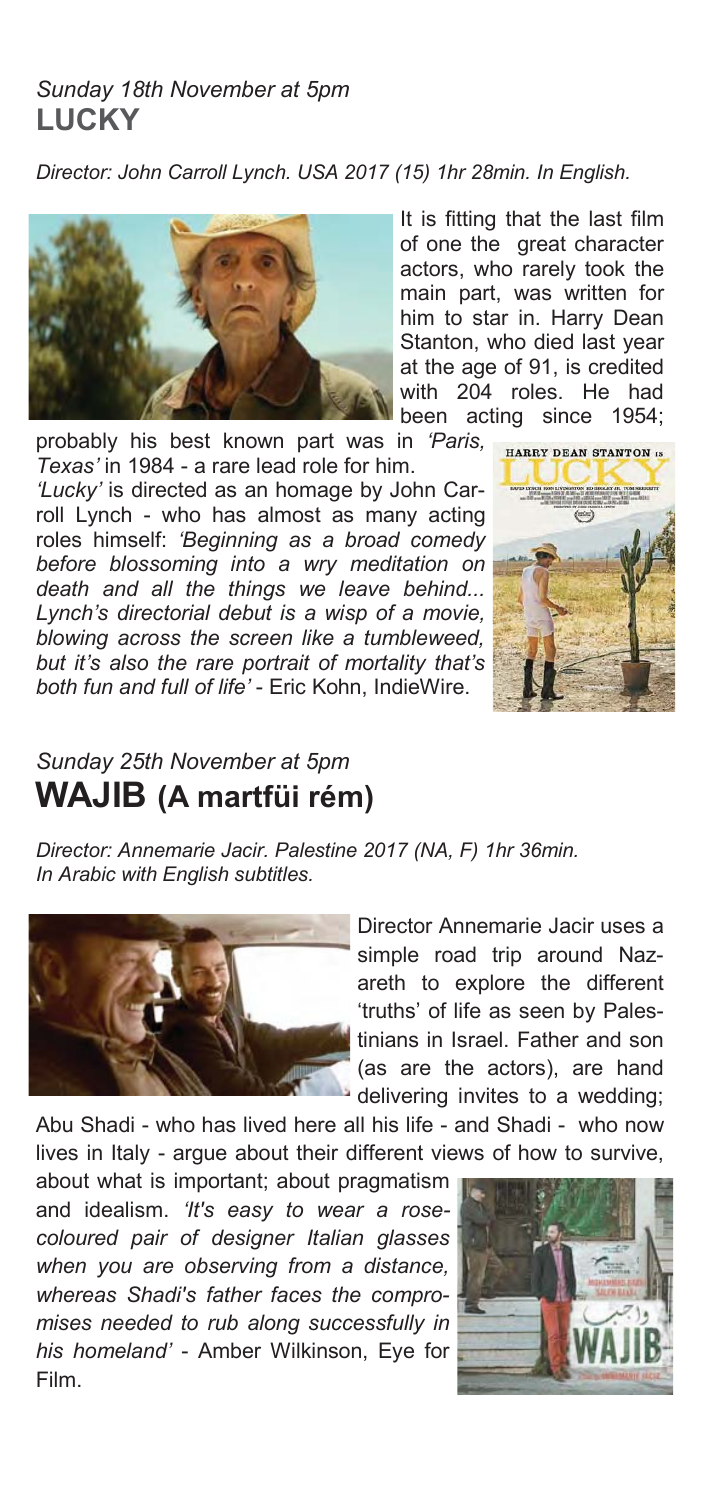#### *Sunday 2nd December at 5pm*  **SHOPLIFTERS (Manbiki kazoku)**

*Director: Hirokazu Koreeda. Japan 2018 (NA) 2hr 1min. In Japanese with English subtitles.* 



Hirokazu Koreeda has been recognized as a great director - the 'heir' to Yazujiru Ozu - since *'Nobody Knows'* (2004), winning many awards around the world, but it has taken till now for him to win the Palme d'Or at Cannes with this, his latest film. I first fell in love with his work back in September 2010 when the film club showed *'Still Walking'.* Since then, we have had most of his films and they have all gone down well in Keswick.

Always the master of family dynamics, here his family is more a house full of people living on the margins of society: '*Shoplifting is practised by a middle-aged construction worker and the young boy he treats (and has trained) like a son; the labourer's wife works on a job-share scheme in a laundry; another young woman performs in a peep-show parlour; while the eldest of the makeshift 'family' lives off her former husband's pension and other more mysterious sources of income...Typically for Koreeda, the generally becalmed, affectionate tone builds slowly towards scenes that are finally deeply moving without ever being mawkish. Boasting excellent performances all round (with the writer-director once again demonstrating his expertise with children), '*Shoplifters' *is another charming, funny and very affecting example of Kore-*

*eda's special brand of tough-but-tender humanism'* - Geoff Andrew, Time Out. The family dynamic is changed by a young girl they 'rescue' from the streets...

*'The director has always been good at showing love manifest itself in surprising ways, and his ability to tell this story with a minimum of sensationalism and judgment feels like a small miracle'* - Bilge Ebiri, Village Voice.

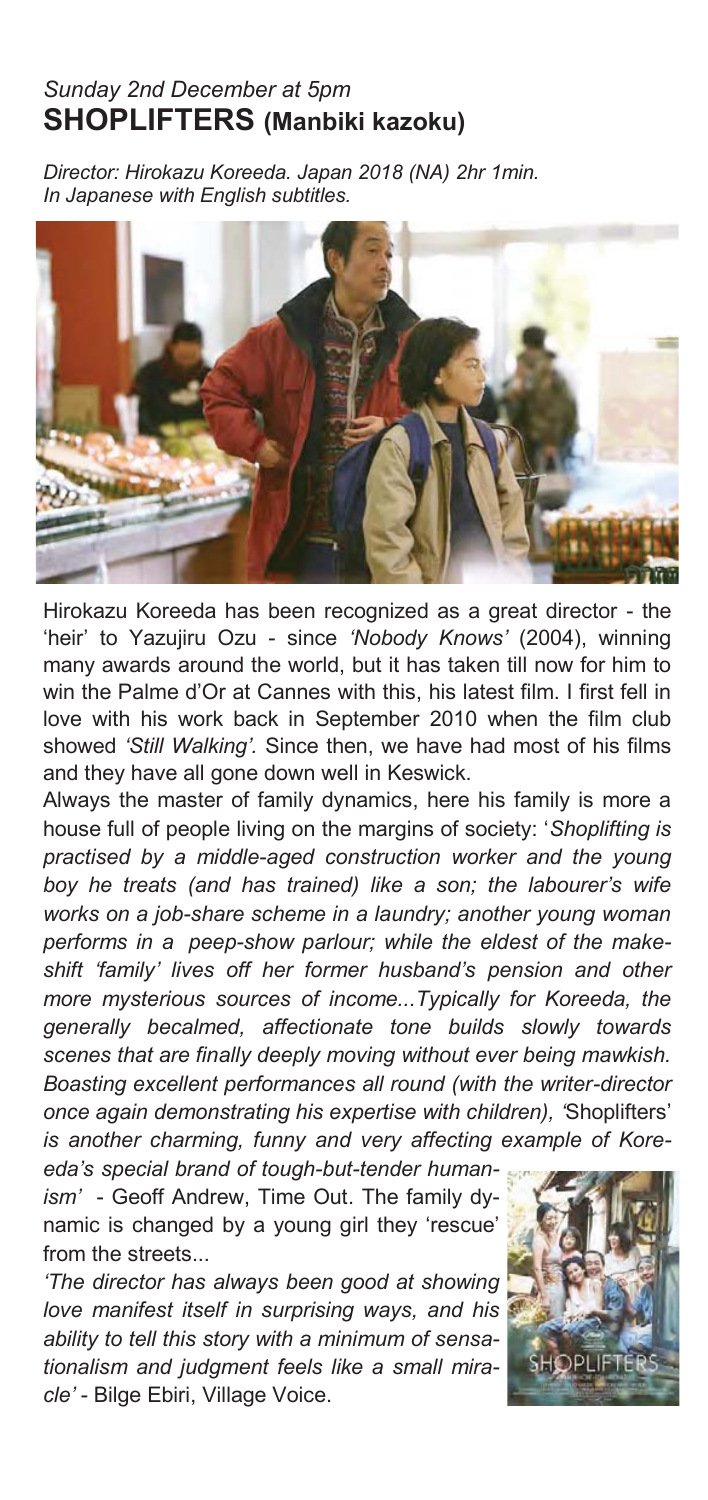#### *Sunday 9th December at 5pm*  **AMERICAN ANIMALS**

*Director: Bart Layton. USA 2018 (15) 1hr 56min. In English.* 



Partly a true-life crime drama, partly a comedy, director Bart Layton has certainly come up with a new way to view the classic heist movie. Rotten Tomatoes describes it as *'The unbelievable but true story of four young men who brazenly attempt to execute one of the most audacious art heists in US history. Determined to live lives that are out of the ordinary, they formu*late a daring plan for the perfect robbery, only to discover that *the plan has taken on a life of its own'.*

Warren and Spencer, a couple of college kids in 2004, inspired each other to set up 'the perfect crime', as much to prove to themselves that they were not just ordinary people as to make money. They decided to steal a rare, valuable book from their Kentucky university which was only guarded by the aging book librarian. *'[The kids'] meticulous preparations begin with typing "how to plan a heist" into Google and continue with watching every heist film ever made, though they manage to overlook the primary lesson of all such films - that something always goes wrong'* - JR Jones, Chicago Reader.

The film starts off fairly light-heartedly but gets darker when the two would-be master criminals bring in two other friends to help (why would they need four people to steal one book from a helpless librarian..?). '*By the time Warren's squaring his shoulders to taser the rare-books librarian (Ann Dowd, always a treat), '*American Animals' *has veered from sorta-true-crime* 

*quasi-comedy into a Scorsese-inflected look at the realities of attempting a theft of this magnitude'* - Sara Stewart, New York Post.

Whatever the genre of the film, it sounds like it should keep us talking after the event. *'*'American Animals' *is one of the year's smartest, most captivating films, and Layton stages it with the precision of a perfect crime'* - Ad*am Graham, Detroit News.* 

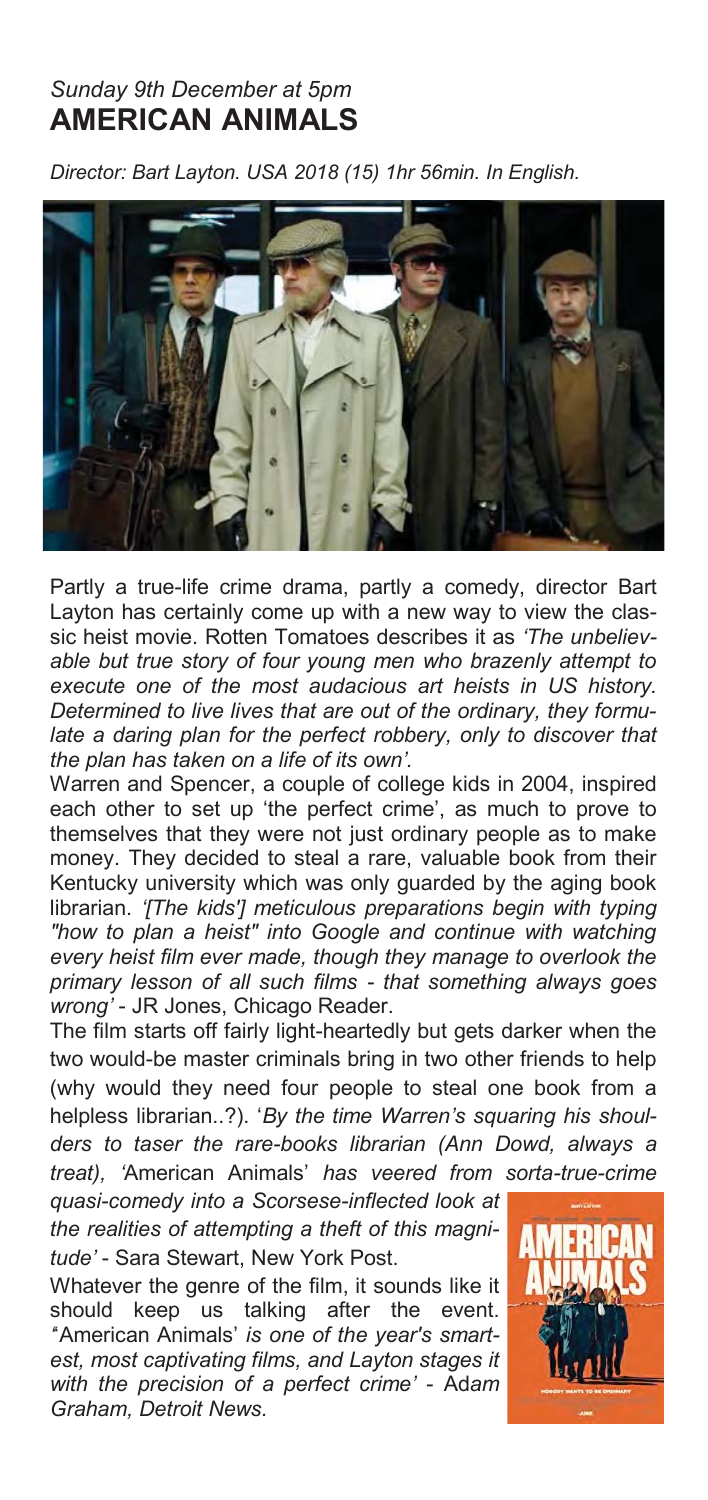#### *Sunday 16th December at 5pm*  **UNDER THE TREE (Undir trénu)**

*Director: Hafsteinn Gunnar Sigurðsson. Iceland 2017 (15) 1hr 29min. In Icelandic with English subtitles.* 



As you sip your sherry under your Christmas tree, wondering whether to put a star or just a light on the top, spare a thought for those with larger problems in the world...like Atli here in Iceland. Forced to move back home with his parents for reasons I'll let him explain when you see the film, he finds himself in a battleground between his parents and their neighbours; is the tree in his parents' garden beautiful as they believe, or just blocking the sun as the neighbours argue? "Can't they just move their chairs over a bit into the sun?"

It being an Icelandic film and a comedy, you can guess the argument doesn't stop there; even their pets are at loggerheads (inevitably, one family has a dog, the other a cat…) and the temperature rises with the heat of the Icelandic summer sun...*'snippy comments give way to petty cruelties that eventually escalate to an absolute breakdown of social order..."Has everyone lost their mind?" one character cries at one point'* -

Ann Hornaday, Washington Post.

She continues - '*Sigurdsson clearly has his finger on the pulse, not only of smoothly engrossing filmmaking, but also his own anxious times.* 'Under the Tree' *is a stylish, bluntly effective parable for an increasingly uncivil and irrational age',*  whilst Bruce DeMara, in the Toronto Star thinks - *'Sigurdsson throws in some nice stylistic touches throughout to create an alternating mood of absurdity and foreboding'.*

So we finish our 20th Autumn Season as we began, with a comedy which we hope



will put you in a good mood for your Christmas festivities. We continue our 20th Year celebrations in January with our Spring Season of films, and we have our 20th Film Festival at the end of February. Have a great Christmas everyone; see you in 2019!